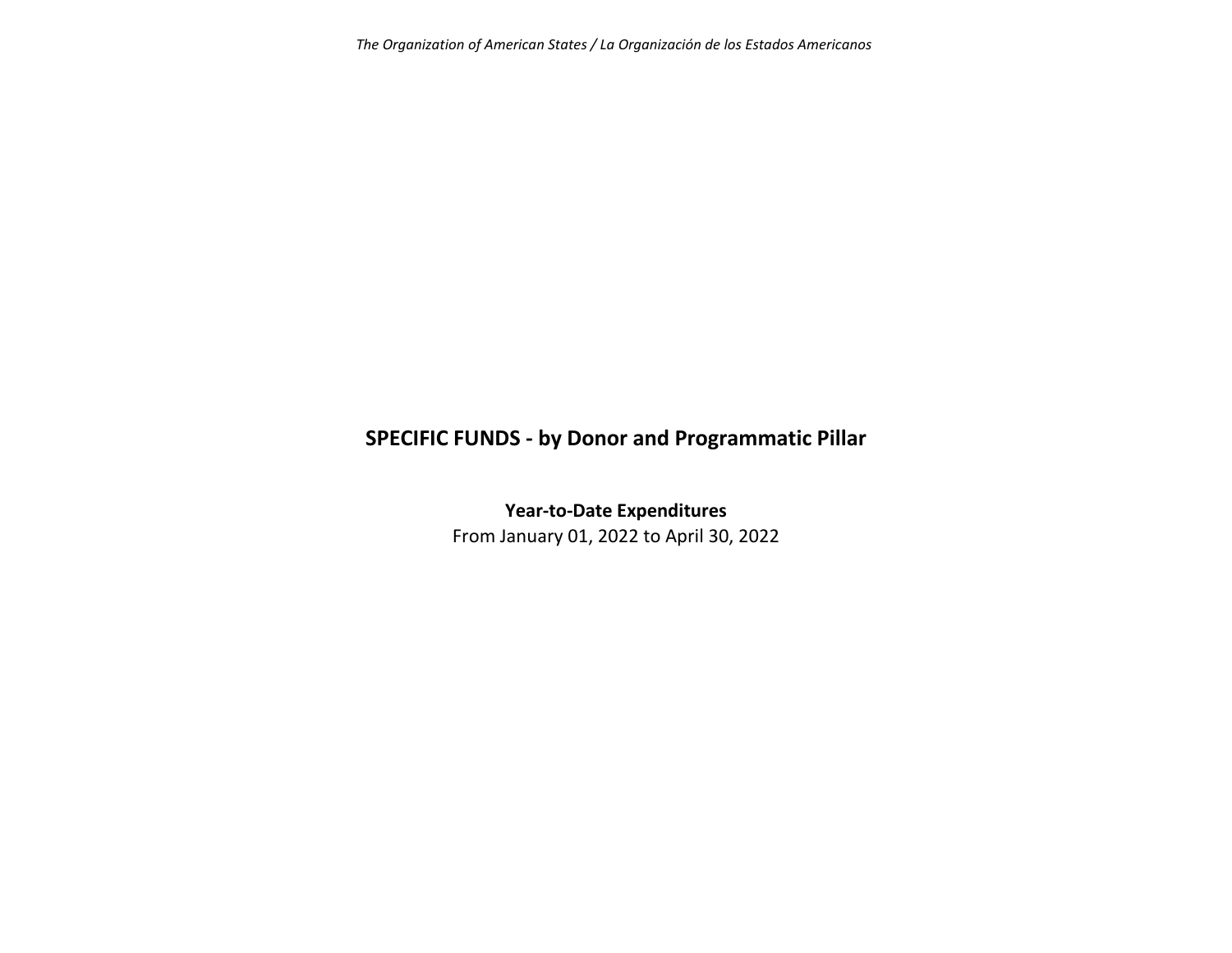## SPECIFIC FUNDS - by Donor and Programmatic Pillar (in USD) (in USD)

### Year‐to‐Date Expenditures

From January 01, 2022 to April 30, 2022

| By Donor / Programmatic Pillar | Democracy and            |                | Infrastructure and |                          | Integral    | Multidimensional | Support for the  |                          |                    |
|--------------------------------|--------------------------|----------------|--------------------|--------------------------|-------------|------------------|------------------|--------------------------|--------------------|
|                                | Administration           | Governance     | Human Rights       | Common Costs             | Development | Security         | Policy Direction | Member States            | <b>Grand Total</b> |
| <b>MEMBER STATES</b>           |                          |                |                    |                          |             |                  |                  |                          |                    |
| Argentina                      |                          |                | 11,950             |                          | 178,647     |                  |                  |                          | 190,597            |
| Barbados                       |                          |                | $\sim$             |                          | 60,995      |                  |                  | 8,680                    | 69,675             |
| Belize                         |                          | 700            |                    |                          |             |                  |                  | 4,606                    | 5,306              |
| Bolivia                        | ÷                        | $\overline{a}$ | $\sim$             | $\sim$                   | 1,925       |                  |                  | $\overline{a}$           | 1,925              |
| Brazil                         |                          | 10,097         | $\sim$             |                          |             |                  |                  |                          | 10,097             |
| Canada                         | $\overline{\phantom{a}}$ | 415,137        | 56,408             | $\blacksquare$           | 16,830      | 1,039,024        | 48,699           | $\overline{\phantom{a}}$ | 1,576,099          |
| Chile                          |                          | 9              | 8,578              |                          |             | 16,450           |                  |                          | 25,037             |
| Costa Rica                     | ÷                        | $\sim$         | 8,263              |                          | $\sim$      |                  |                  | 11,222                   | 19,485             |
| Dominica, Commonwealth of      |                          |                |                    |                          |             |                  |                  | 5,056                    | 5,056              |
| Dominican Republic             | $\overline{\phantom{a}}$ | 105,732        | $\sim$             | $\overline{\phantom{a}}$ | $\sim$      | 83,912           |                  | 10,005                   | 199,649            |
| El Salvador                    |                          |                |                    |                          |             |                  |                  | 4,046                    | 4,046              |
| Grenada                        | $\overline{\phantom{a}}$ | $\sim$         | $\sim$             | $\sim$                   | 180         |                  |                  | ÷.                       | 180                |
| Guatemala                      |                          |                | 6,850              |                          |             |                  |                  | 25,342                   | 32,192             |
| Guyana                         | $\mathbf{r}$             | $\sim$         | $\sim$             | $\equiv$                 | $\sim$      | $\sim$           | 297              | $\sim$                   | 297                |
| Haiti                          |                          |                | 36,500             |                          |             |                  |                  |                          | 36,500             |
| Honduras                       | $\overline{\phantom{a}}$ |                | $\sim$             |                          | 52,896      | 700              |                  | 5,060                    | 58,655             |
| Mexico                         |                          | 706            | 224,323            |                          | 39,188      | 25,950           |                  |                          | 290,166            |
| Nicaragua                      | $\overline{\phantom{a}}$ | $\sim$         | 232                | $\sim$                   | 260         | $\sim$           | 233              | $\overline{\phantom{a}}$ | 725                |
| Panama                         |                          | $\sim$         | 10,005             |                          |             |                  | 5,154            | 9,687                    | 24,846             |
| Paraguay                       | $\sim$                   | $\sim$         | $\sim$             | $\blacksquare$           | $\sim$      | $\sim$           | $\sim$           | 10,334                   | 10,334             |
| Peru                           | $\overline{a}$           | 12,295         | 4,959              |                          |             |                  | 5,643            | 7,060                    | 29,958             |
| St. Lucia                      |                          | $\sim$         | $\sim$             |                          | $\sim$      |                  | $\sim$           | 3,439                    | 3,439              |
| <b>Trinidad and Tobago</b>     |                          |                | 10,000             |                          |             |                  |                  |                          | 10,000             |
| United States                  | 74,557                   | 459,104        | 2,383,634          | $\blacksquare$           | 560,370     | 3,151,398        | 537,161          | $\sim$                   | 7,166,224          |
| Uruguay                        |                          |                | 3,900              |                          |             |                  |                  | 9,155                    | 13,055             |
| Various                        | $\sim$                   |                |                    |                          |             |                  |                  | 25,725                   | 25,725             |
| <b>TOTAL MEMBER STATES</b>     | 74,557                   | 1,003,781      | 2,765,602          | $\omega$                 | 911,291     | 4,317,434        | 597,187          | 139,416                  | 9,809,268          |
| PERMANENT OBSERVERS            |                          |                |                    |                          |             |                  |                  |                          |                    |
| China                          |                          |                | $\sim$             | 4,485                    |             |                  |                  | 842                      | 5,327              |
| European Union                 | 6,530                    | 385,312        | 115,564            |                          | $\omega$    | 590,473          |                  | $\sim$                   | 1,097,879          |
| France                         |                          | 32,141         | 18,457             |                          |             |                  |                  |                          | 50,598             |
| Germany                        | $\overline{\phantom{a}}$ | 1,013,072      | $\sim$             |                          |             |                  |                  | $\overline{\phantom{a}}$ | 1,013,072          |
| Ireland                        |                          |                | 21,928             |                          |             |                  |                  |                          | 21,928             |
| Italy                          | $\sim$                   | 156,594        | 46,813             |                          | 21,100      | 110,582          |                  | $\overline{\phantom{a}}$ | 335,088            |
| Korea                          |                          | 24,360         |                    |                          |             |                  | 159,404          |                          | 183,764            |
| Netherlands                    | $\sim$                   | 112,660        | 80,003             | $\overline{\phantom{a}}$ | $\sim$      | $\sim$           | $\sim$           | $\sim$                   | 192,663            |
| Norway                         |                          | 28,955         | 182,364            |                          |             |                  |                  |                          | 211,319            |
| Portugal                       |                          | $\omega$       | 1,449              |                          |             |                  |                  |                          | 1,449              |
| Principality of Liechtenstein  |                          |                | 21,127             |                          |             |                  |                  |                          | 21,127             |
| Republic of Estonia            | $\overline{a}$           | $\sim$         | $\sim$             | $\sim$                   | $\sim$      | 19,616           |                  | $\sim$                   | 19,616             |